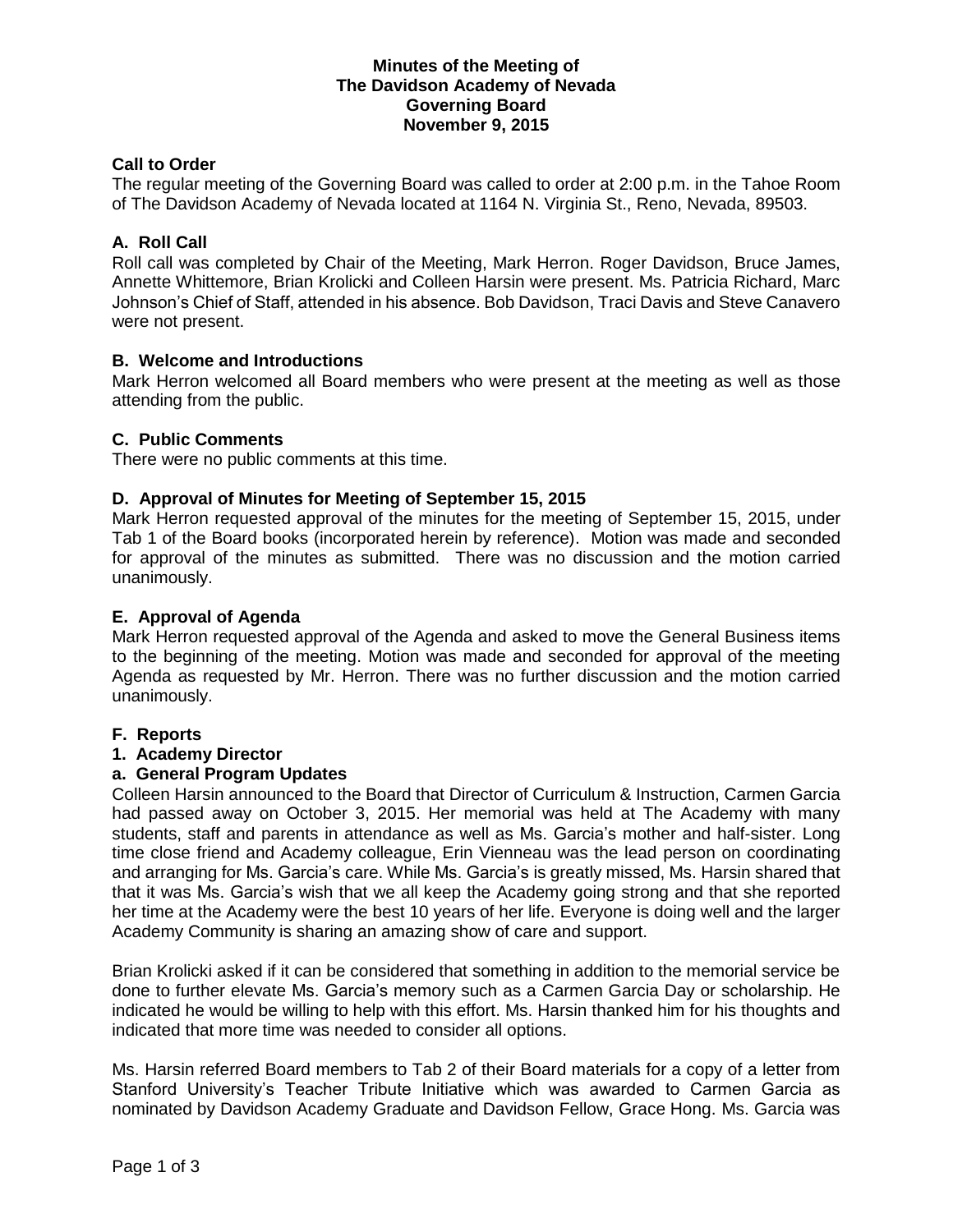awarded certificate of recognition from the program for her meaningful impact on the lives and education of Davidson Academy students.

Ms. Harsin provided Board members with a copy of the Academy's state Accountability Report Card for 2014-2015 as part of their materials (incorporated herein by reference). She confirmed that the information included highlights and areas for growth consistent with areas identified in the context of the Academy's recent accreditation renewal through AdvancED. The Academy maintains a 5-star rating for middle and high school according to the Nevada Performance Framework.

Also included in their Board materials (incorporated herein by reference) was and Alternative Schedule Report. The only schedule change included was adding two days to the end of the school year to accommodate state testing following completion of the finals schedule.

Ms. Harsin confirmed that she had forwarded a copy of the action plan for The Davidson National Academy by email following the last Governing Board meeting. She confirmed that plans are moving forward with AdvancED communications, and with more non-credit online middle school course offerings for the 2016-2017 school year with a full high school diploma option offered in 2017-2018.

## **b. College Planning Updates**

Concerning college planning, Ms. Harsin referred Board members to their Board materials for copies of letters from the University of Nevada, Reno Honors program, National Merit and congratulatory letter from DECA (incorporated herein by reference). Davidson Academy graduates Juliana Bogert and Divya Tenneti were accepted to the Honors program at the University of Nevada, Reno. Juliana Anderson, Amanda Bak, Addison Cram, Forrest Karo and Valary Zvyagin were recognized as Commended students in the 2016 National Merit Program.

Ms. Harsin advised that the 26 proposed graduates for 2016 were in the process of submitting college and university applications. Twenty-one of them had applied for nonbinding early action and binding early action decisions. She expected to have decision information available at the next meeting of the Board.

#### **2. Media and Outreach**

Julie Dudley, Director for Davidson Institute for Talent Development, referred Board members to a summary of Media and Outreach updates included their Board materials (incorporated herein by reference). The anticipated CNN piece should air Nov. 28 and was available for viewing via a link that had been emailed to all Board members. A DVD of the clip was shown at the conclusion of the meeting. Also included was a blog placement by the Director of the Belin-Blank Center titled "Message from the Director: Overcoming Inertia" (incorporated herein by reference).

# **G. Correspondence**

There was no correspondence received by the Board for this meeting.

#### **H. Public Comments**

There were no public comments at this time.

#### **I. General Business**

## **1. Approval of Revised Fiscal Budget for fiscal year 2016/2016 per LCB File No. R026-09 Sect. 35(7)**

Vice President and Chief Financial Officer, Mark Herron referred Board members to a copy of the revised budget provided in their Board materials (incorporated herein by reference). He advised that each year the state requires presentation and approval of a revised budget based on knowledge of material changes. In May 2015 the original budget was based on an estimated enrollment of 150 students. The budget was revised to reflect an actual student count of 156.